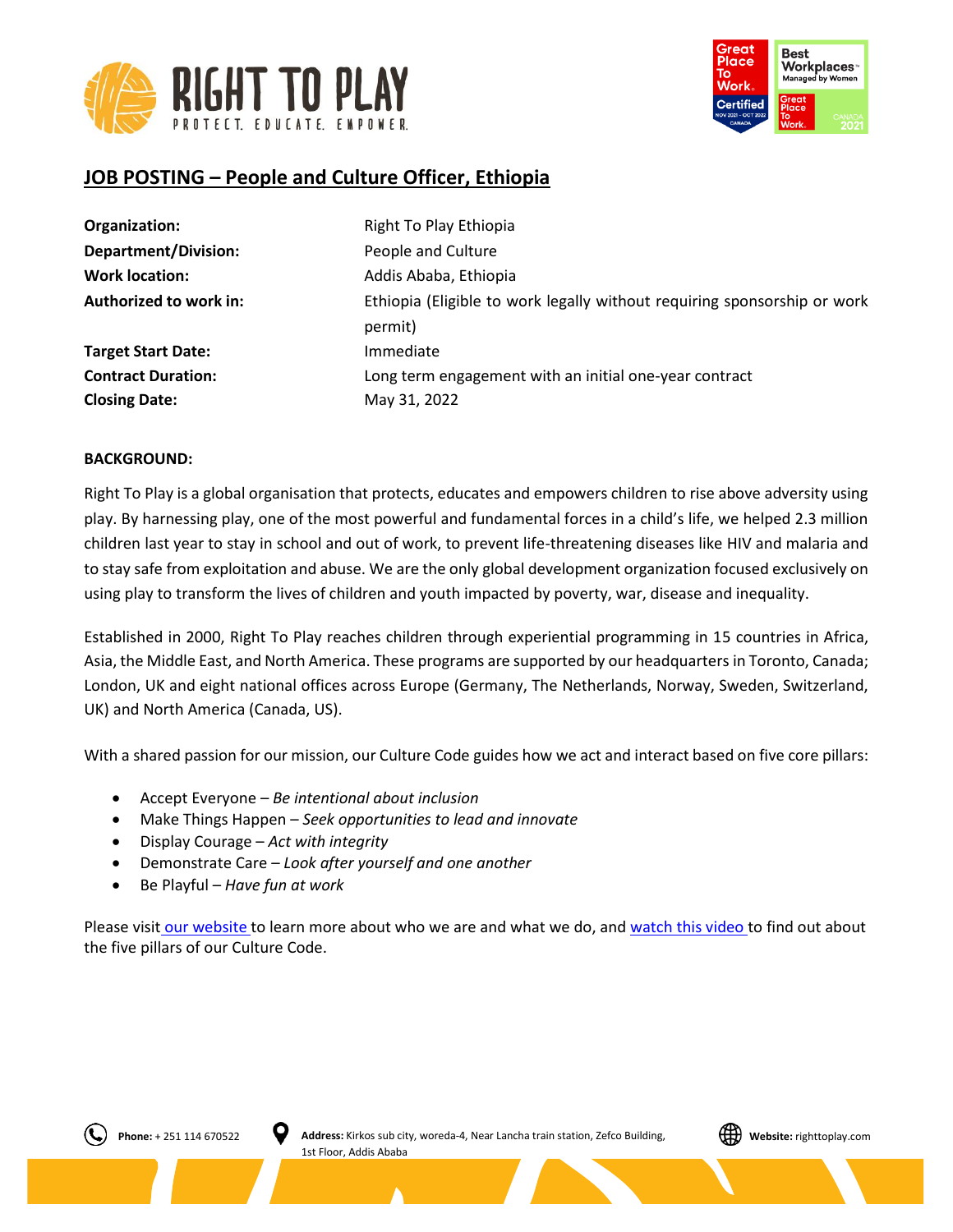



## **JOB SUMMARY:**

The People and Culture (P&C) Officer reports directly to the Country Director (CD) and technically to the Director P&C, Global Field or his/her designee at Right To Play Headquarters (HQs). The P&C Officer will provide high quality leadership and oversight on the development and delivery of Right To Play (RTP)'s People Strategy.

Together with a core (global) team, the position manages the provision of effective and professional P&C (HR) services and advice. This includes the day-to-day implementation of relevant P&C policies and strategic initiatives to ensure we recruit, retain and promote highly skilled and motivated people in every area of our work. Key elements to the role will be the ability to work collaboratively with a diverse and committed group of managers and their teams; be 'hands on' and encourage an organisational culture that supports effective behaviours and ways of working that demonstrate clear commitment to RTP's values and mission.

The P&C Officer will contribute regularly to RTP's organisational learning and strategy development, be an active member of the Global P&C Community of Practice and also engage regularly with the Country Senior Management Team (SMT). The P&C Officer is also responsible for the collection and management of all employee data via RTP's Human Resources Information System (HRIS) – MyPlayPortal.

\_\_\_\_\_\_\_\_\_\_\_\_\_\_\_\_\_\_\_\_\_\_\_\_\_\_\_\_\_\_\_\_\_\_\_\_\_\_\_\_\_\_\_\_\_\_\_\_\_\_\_\_\_\_\_\_\_\_\_\_\_\_\_\_\_\_\_\_\_\_\_\_\_\_\_\_\_\_\_\_\_\_\_\_\_\_\_\_\_\_\_

### **PRIMARY RESPONSIBILITIES:**

## **Job Responsibility #1: Staffing, recruitment & selection and offer management (20% of Time):**

- Develops and implements recruitment strategies for the efficient and timely hiring and placement of employees; provides guidance to hiring managers on job reviews and development of job descriptions and relevant remuneration.
- Recommends and advertises openings in relevant job posting channels (e.g. career's page, social media, job boards, and internally).
- Coordinates the process of developing assessment tools, screens applications, arranges and participates in interviews and makes recommendations to the Hiring Managers and CD.
- Conducts trainings for Hiring Managers on interviewing approaches as required.
- Conducts reference checks, notifies candidates about the results of the selection process and negotiates and prepares job offers.
- Updates recruitment records in internal database and applicant tracking system (VidCruiter)
- Coordinates the placement of interns and volunteers and administers their related issues.
- Facilitates and participates in employee orientation by preparing onboarding plans, scheduling Meet and Greet with key employees; facilitates office arrangements and supports supervisors in the orienting of new employees into the organization and role.

### **Job Responsibility #2: Compensation and total rewards (15% of Time):**

• Administers and provides advice to staff and management on salary and related benefits, health insurance, life insurance, employee's old age benefits (EOBI) and other entitlements.

\_\_\_\_\_\_\_\_\_\_\_\_\_\_\_\_\_\_\_\_\_\_\_\_\_\_\_\_\_\_\_\_\_\_\_\_\_\_\_\_\_\_\_\_\_\_\_\_\_\_\_\_\_\_\_\_\_\_\_\_\_\_\_\_\_\_\_\_\_\_\_\_\_\_\_\_\_\_\_\_\_\_\_\_\_\_\_\_\_\_

• Oversees the administration of benefits programs within the country including the enrolment of benefits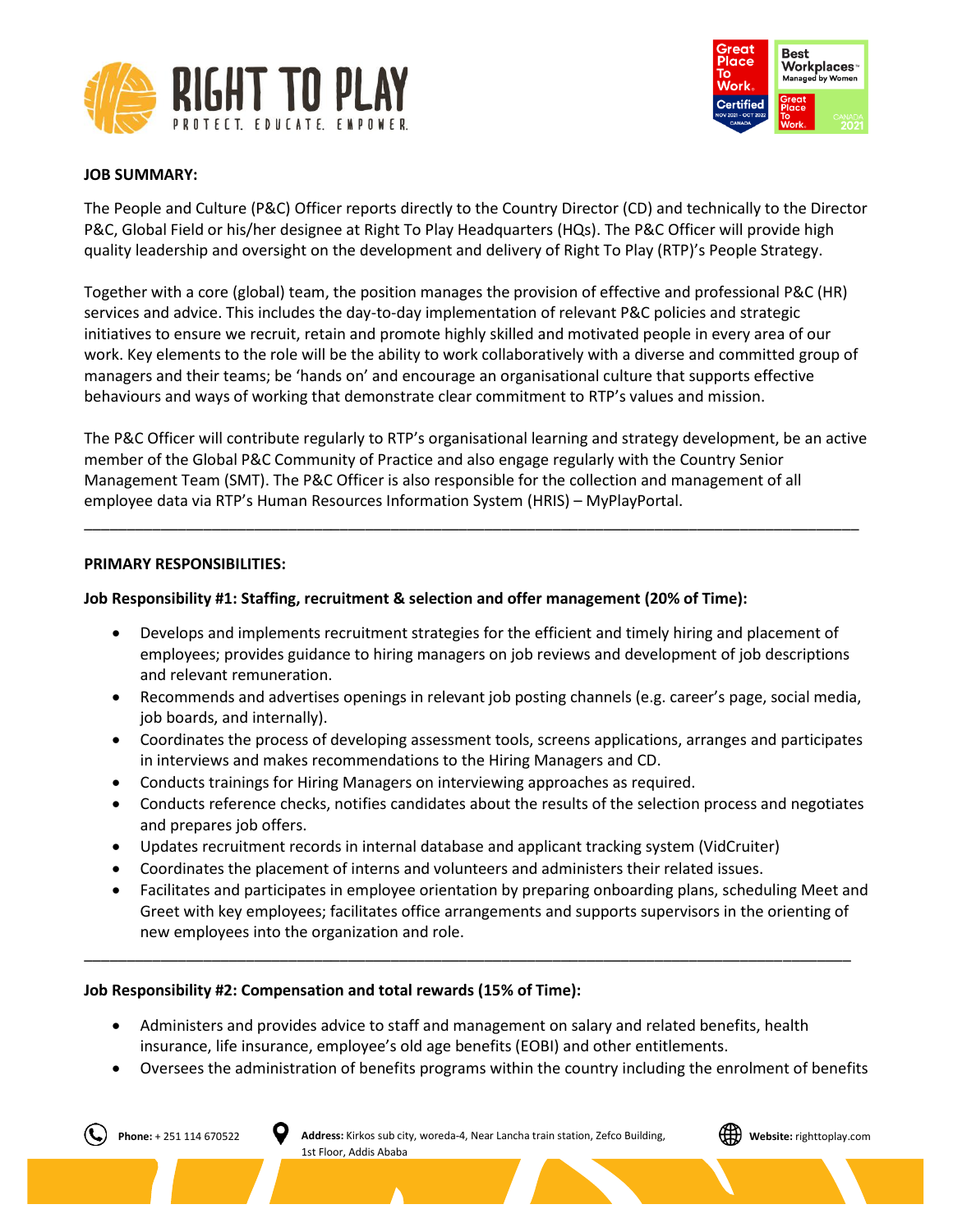



for eligible employees and the removal of departed ones.

- Liaises with HR service suppliers and insurance company regarding employees' benefits.
- Keeps abreast with the latest development in employment related laws in the country; ensures that RTP complies with all Government statutory regulations and recommends changes to benefits and entitlements on the basis of local labour laws.
- Conducts job analysis exercises and develops job description; makes recommendations in respect of organization structures and ensures that organization structures are up to date..

\_\_\_\_\_\_\_\_\_\_\_\_\_\_\_\_\_\_\_\_\_\_\_\_\_\_\_\_\_\_\_\_\_\_\_\_\_\_\_\_\_\_\_\_\_\_\_\_\_\_\_\_\_\_\_\_\_\_\_\_\_\_\_\_\_\_\_\_\_\_\_\_\_\_\_\_\_\_\_\_\_\_\_\_\_\_\_\_\_\_\_

Supports salary and entitlement surveys.

## **Job Responsibility #3: Payroll and HR information management (HRIS) (15% of Time):**

- Manages all employee data in HRIS and ensures that information is up-to-date and accurate .
- Ensures all changes in staffing are reflected in HRIS including adding new hires, making changes in contract status and terminating staff
- Completes payroll related information and ensures all information is accurate and reflected in HRIS.
- Generates reports from HRIS to support decision making at Country Office level.
- Conducts regular checks to ensure accurate and up to date HR information and documentation.

\_\_\_\_\_\_\_\_\_\_\_\_\_\_\_\_\_\_\_\_\_\_\_\_\_\_\_\_\_\_\_\_\_\_\_\_\_\_\_\_\_\_\_\_\_\_\_\_\_\_\_\_\_\_\_\_\_\_\_\_\_\_\_\_\_\_\_\_\_\_\_\_\_\_\_\_\_\_\_\_\_\_\_

## **Job Responsibility #4: Employee relation and employee services (15% of Time)**

- Monitors and manages employee relations issues, maintains confidential records related to grievances and complaints and coordinates their resolution; conducts investigations and liaises with legal consultants to resolve cases when needed.
- Ensures transparent, fair and consistent application of disciplinary measures.
- Reviews and provides advice on policies that would prevent recurring conflicting situations.
- Provides information, interpretation and advice on Right To Play's policies and local employment law to staff and management.
- Oversees administration of all employee status changes such as promotion, transfers or terminations.
- Reviews and provides advice on interpretation of P&C policies, regulations and rules; informs staff of their rights, responsibilities relating to code of conduct, sexual exploitation and harassment policies and difficulties associated with work and entitlements.
- Provides advice on safety and security issues to country employees as well as other RTP global teams visiting the country.
- Liaises with local officials, UN, NGOs and other agencies regarding security issues and ensures staff safety.
- Designs and implements a comprehensive communication plan whereby the employees are kept abreast of issues related to P&C matters.

\_\_\_\_\_\_\_\_\_\_\_\_\_\_\_\_\_\_\_\_\_\_\_\_\_\_\_\_\_\_\_\_\_\_\_\_\_\_\_\_\_\_\_\_\_\_\_\_\_\_\_\_\_\_\_\_\_\_\_\_\_\_\_\_\_\_\_\_\_\_\_\_\_\_\_\_\_\_\_\_\_\_\_

• Act as Role model and coordinates structured initiatives to promote RTP Culture codes.

## **Job Responsibility #5: Performance appraisals, training and development (10% of Time)**

• Facilitates the implementation of RTP performance appraisal system; ensures that managers are equipped with the necessary skills to conduct probationary evaluations and annual appraisals.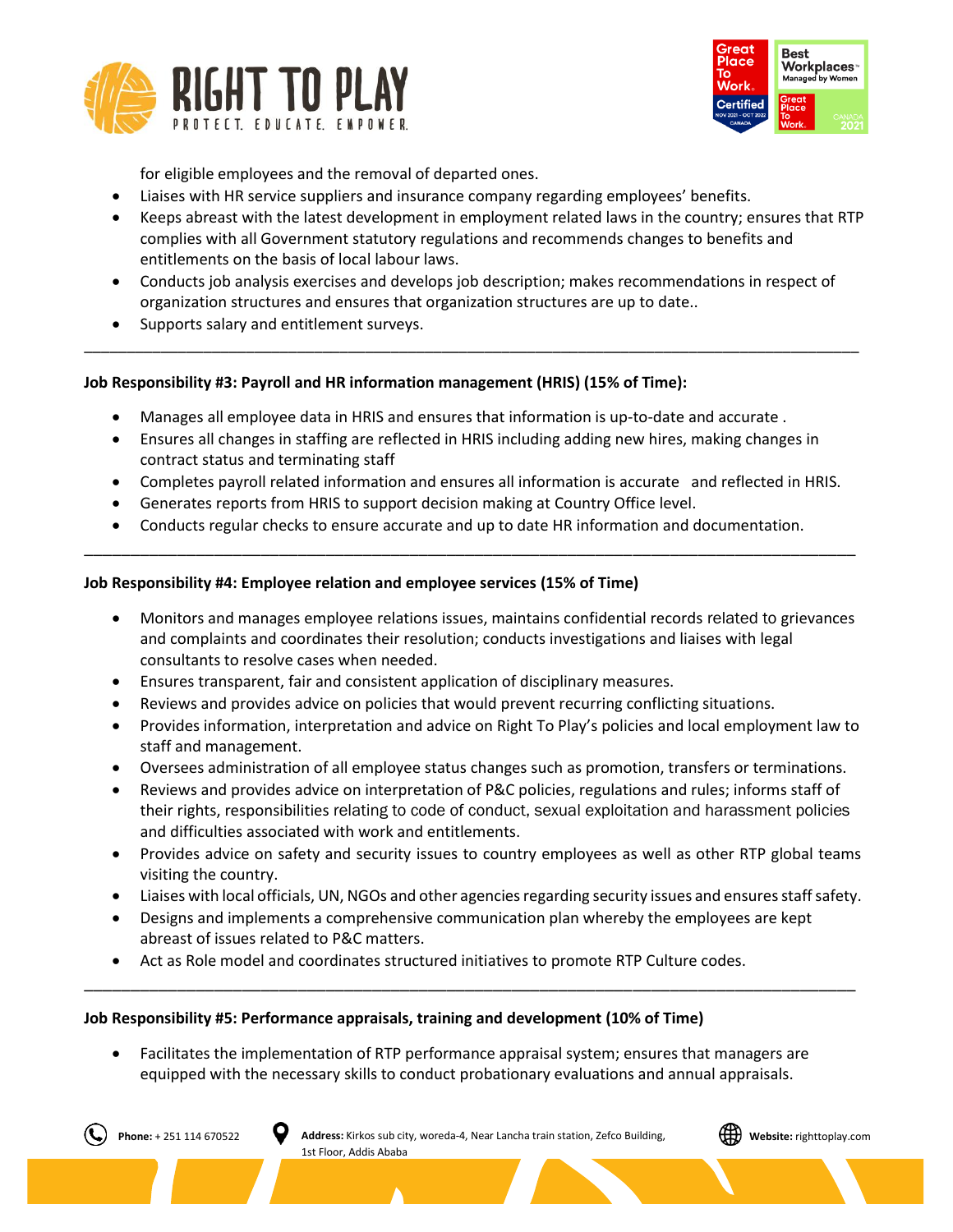



- Supports the supervisors in determining training needs of their team, discuss those needs with the SMT and assists SMT team in determining appropriate staff development plans.
- Coordinates with team leaders and provides oversight to ensure delivery of training and development programs and employee mobility programs to build the capacity of the country team.
- Evaluates effectiveness and impact of staff development and career support programs and recommends ways to enhance effectiveness and impact.

## **Job Responsibility #6: HR planning, policies and implementation (15% of Time)**

• Provides strategic advice and supports the CD with developing and implementing a yearly P&C plan.

\_\_\_\_\_\_\_\_\_\_\_\_\_\_\_\_\_\_\_\_\_\_\_\_\_\_\_\_\_\_\_\_\_\_\_\_\_\_\_\_\_\_\_\_\_\_\_\_\_\_\_\_\_\_\_\_\_\_\_\_\_\_\_\_\_\_\_\_\_\_\_\_\_\_\_\_\_\_\_\_\_\_\_

- Participates in the budget process, monitors P&C financial performance and coordinates with Finance team and Senior Manager Global Total Rewards to ensure alignment with the approved budget.
- Support for project team in preparing project budget related to Staffing.
- Participates in the implementation of the Country Office P&C strategy to ensure alignment with RTP strategy and recommends adjustments to policies, procedures and processes based on the requirements of local labour laws ensuring that legislative requirements are fulfilled.
- Stays abreast of developments in various areas of People and Culture and shares information with the Senior Management Team and CD.
- Develops in country Internal policies in alignment with the country local laws
- Supports and participates in the country office strategic plan
- Responds to legal claims or investigations, seeking legal advice as appropriate

## **Job Responsibility #7: Safeguarding (5% of Time)**

- Establishes a culture where safeguarding is taken seriously by the SMT and other employees
- Ensures that appropriate action is taken and with immediate effect when safeguarding cases are reported

\_\_\_\_\_\_\_\_\_\_\_\_\_\_\_\_\_\_\_\_\_\_\_\_\_\_\_\_\_\_\_\_\_\_\_\_\_\_\_\_\_\_\_\_\_\_\_\_\_\_\_\_\_\_\_\_\_\_\_\_\_\_\_\_\_\_\_\_\_\_\_\_\_\_\_\_\_\_\_\_\_\_\_

- Works with programs and logistics teams to ensure that the templates used for contracting have relevant sections clarifying expectations and accountabilities.
- Coordinates trainings for employees and contractors to ensure clarity around safeguarding expectations and code of conduct.
- Collaborates with programs team to ensure that all safeguarding concerns raised are assessed by someone with designated responsibility and expertise for appropriate action, whether that be internal follow-up or by making a referral to the appropriate agency.
- Participates in INGO/NGO forums to share information on the subject among others.
- Ensures safe recruitments for all vacant positions making sure that all measures are taken at every step to implement safeguarding best practices.

\_\_\_\_\_\_\_\_\_\_\_\_\_\_\_\_\_\_\_\_\_\_\_\_\_\_\_\_\_\_\_\_\_\_\_\_\_\_\_\_\_\_\_\_\_\_\_\_\_\_\_\_\_\_\_\_\_\_\_\_\_\_\_\_\_\_\_\_\_\_\_\_\_\_\_\_\_\_\_\_\_\_\_

\_\_\_\_\_\_\_\_\_\_\_\_\_\_\_\_\_\_\_\_\_\_\_\_\_\_\_\_\_\_\_\_\_\_\_\_\_\_\_\_\_\_\_\_\_\_\_\_\_\_\_\_\_\_\_\_\_\_\_\_\_\_\_\_\_\_\_\_\_\_\_\_\_\_\_\_\_\_\_\_\_\_\_

## **Job Responsibility #8: Other Tasks as Assigned (5% of Time)**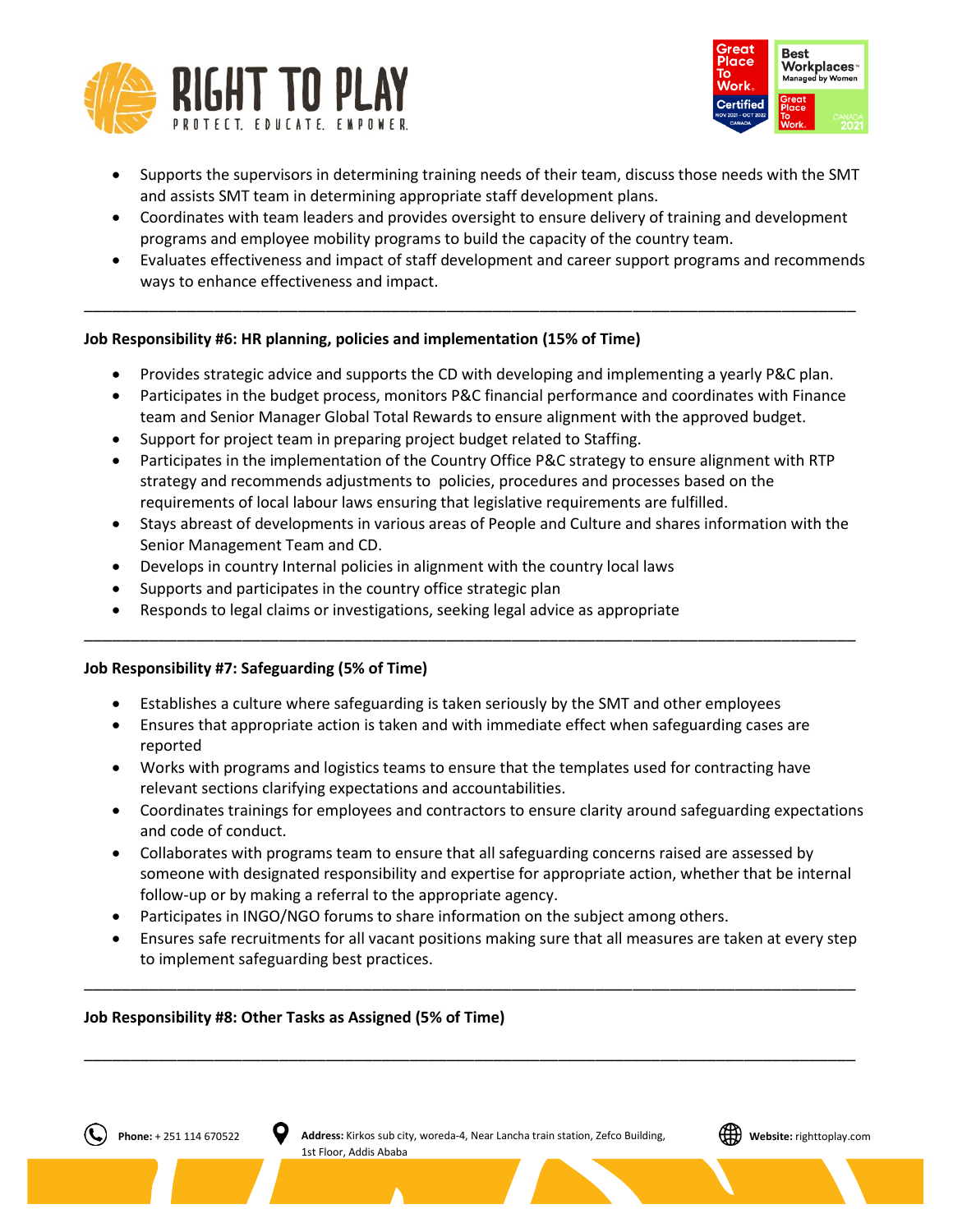



## MINIMUM QUALIFICATIONS (Must have):

## **EDUCATION/TRAINING/CERTIFICATION:**

• Bachelor's degree or equivalent in HR/business/public administration or related fields

### **EXPERIENCE:**

• 5 years' experience in human resources management with least one year working at the Head Office incountry

#### **COMPETENCIES/PERSONAL ATTRIBUTES:**

- Ability to lead and motivate positive and inclusive team values.
- Able to build professional partnerships with staff and managers.
- Ability to maintain confidentiality and foster trust and respect
- Self-motivated and highly organized, detail oriented
- Flexible, comfortable with deadlines and able to work well under pressure
- Comfortable with ambiguity; ability to analyze the situation and come up with solutions
- Ability to maintain a fair balance between seeking the interests of the staff and safeguarding the principles and integrity of the organization
- Ability to take an impartial stand on P&C issues and recommend courses of action
- Strong team player
- Demonstratable experience facilitating training sessions

#### **KNOWLEDGE/SKILLS:**

- Knowledge and understanding of local employment standards, occupational health & safety and human rights legislation
- Strong MS office and the ability to use technology to collaborate across a global organization
- Knowledge of principles and procedures for staff recruitment, selection, training, compensation and benefits, job design, labour relations and negotiation, and Human Resources Information Systems
- Experience with Applicant Tracking System (ATS), e.g. Greenhouse, VidCruiter, Workday, etc.
- Experience with HRIS, e.g. Sage People.

#### **LANGUAGES:**

• Fluency in spoken and written English and Amharic

### DESIRED QUALIFICATIONS (An Asset)

- Master's degree in HR/business/public administration or related discipline
- HR Certification